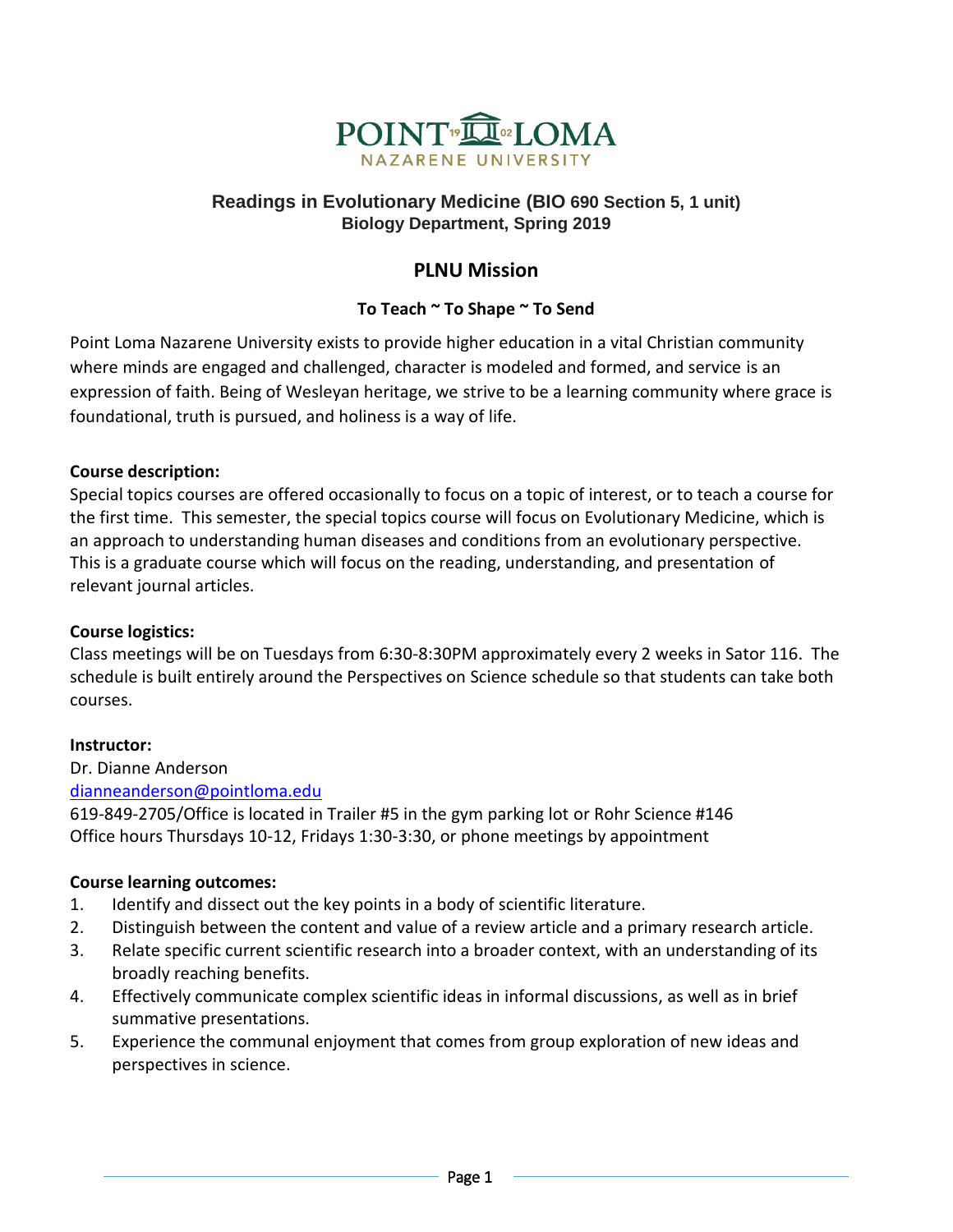#### **Required texts:**

The required textbook is Principles of Evolutionary Medicine by Gluckman, et al.,  $1^{st}$  edition. There will be 1-2 textbook chapters as well as 1-2 review papers, clinical briefs, or primary research papers to read in association with each of the class sessions. The papers will be posted on Canvas or you will be able to access them online. Many of the papers will come from the open-access journal titled Evolution, Medicine, & Public Health.

#### **Assessment and grading:**

Before each course meeting, submit a list of 5 main points of each reading, as well as 2 possible discussion questions for each text reading and each article (except for clinical briefs). These assignments are due at midnight prior to the class session to discuss particular readings.

For each class session, one student will lead the discussion of the text reading and another student will lead the discussion of the journal article(s). Each student will lead one text discussion and one article discussion during the semester.

On the last meeting of the semester, you will present an EMPH article of your choice.

#### There is no final exam in this course.

| Assignment                                                                     | <b>Possible points</b> |
|--------------------------------------------------------------------------------|------------------------|
| Pre-class assignments: 5 main points/2 discussion questions                    | 80 pts.                |
| $(8$ wks x 10 pts/week)                                                        |                        |
| Meaningful participation during class discussions showing obvious knowledge of | 80 pts.                |
| and understanding of the reading material                                      |                        |
| $(8$ wks x 10 pts/week)                                                        |                        |
| Leading one article discussion and one text reading discussion                 | 20 pts                 |
| $(2 \text{ wks} \times 10 \text{ pts/week})$                                   |                        |
| Preparation and presentation (2 ppt slides, 5 minutes) of one review or        | 20 pts                 |
| commentary EMPH article                                                        |                        |
| <b>Total</b>                                                                   | 200 pts.               |

#### **Grade Calculation:**

Your letter grade will be determined from your % of possible points as follows:

A: 90-100% B: 80-89.9% C: 70-79.9% D: 60-69.9% F: below 59.9%

Plus and minus grades will be assigned as follows:

A: 92-100% A-: 90-91.9% B+: 88.0-89.9% B: 82.0-87.9% B-: 80.0-81.9% etc.

#### **Incomplete and late assignments:**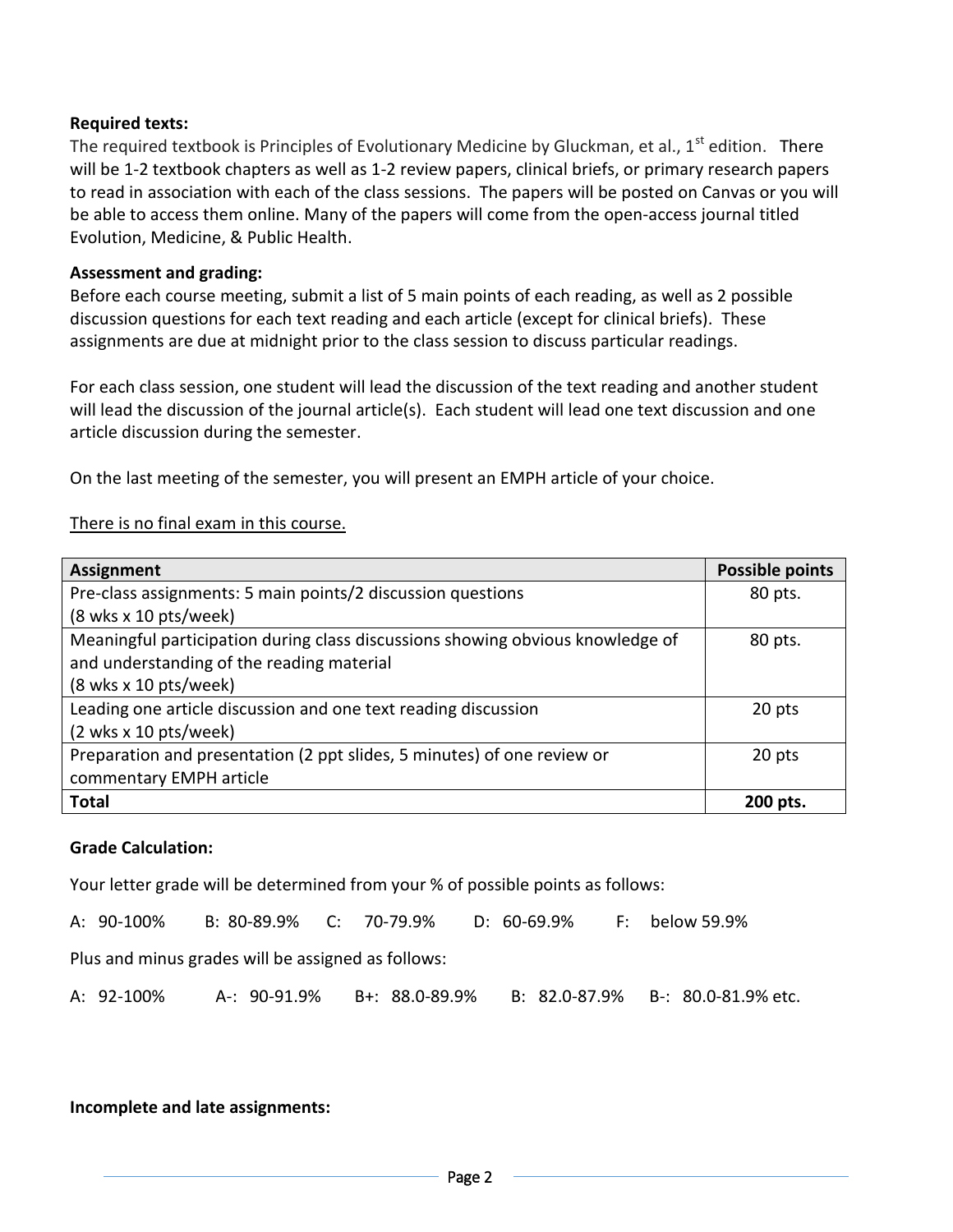All assignments are to be submitted/turned in by the beginning of the class session when they are due—including assignments posted in Canvas. Incompletes will only be assigned under extremely unusual circumstances.

#### *Graduate syllabus notification page*

#### *SPIRITUAL CARE*

*PLNU strives to be a place where you grow as whole persons. To this end we provide resources for our graduate students to encounter God and grow in their Christian faith. At the Mission Valley campus we have an onsite chaplain who is available during class break times across the week. If students have questions, a desire to meet with the chaplain or have prayer requests you can send an email to [gradchaplainmissionvalley@pointloma.edu.](mailto:gradchaplainmissionvalley@pointloma.edu)*

#### *PLNU COPYRIGHT POLICY*

*Point Loma Nazarene University, as a non-profit educational institution, is entitled by law to use materials protected by the US Copyright Act for classroom education. Any use of those materials outside the class may violate the law.*

#### *PLNU ACADEMIC HONESTY POLICY*

*Students should demonstrate academic honesty by doing original work and by giving appropriate credit to the ideas of others. Academic dishonesty is the act of presenting information, ideas, and/or concepts as one's own when in reality they are the results of another person's creativity and effort. A faculty member who believes a situation involving academic dishonesty has been detected may assign a failing grade for that assignment or examination, or, depending on the seriousness of the offense, for the course. Faculty should follow and students may appeal using the procedure in the university Catalog. See Academic Policies in the Graduate and Professional Studies Catalog for definitions of kinds of academic dishonesty and for further policy information.*

#### *PLNU ACADEMIC ACCOMODATIONS POLICY*

*While all students are expected to meet the minimum standards for completion of this course as established by the instructor, students with disabilities may require academic adjustments, modifications or auxiliary aids/services. At Point Loma Nazarene University (PLNU), these students are requested to register with the Disability Resource Center (DRC), located in the Bond Academic Center. [\(DRC@pointloma.edu](mailto:DRC@pointloma.edu) or 619-849- 2486). The DRC's policies and procedures for assisting such students in the development of an appropriate academic adjustment plan (AP) allows PLNU to comply with Section 504 of the Rehabilitation Act and the Americans with Disabilities Act. Section 504 (a) prohibits discrimination against students with special needs and guarantees all qualified students equal access to and benefits of PLNU programs and activities. After the student files the required documentation, the DRC, in conjunction with the student, will develop an AP to meet that student's specific learning needs. The DRC will thereafter email the student's AP to all faculty who teach courses in which the student is enrolled each semester. The AP must be implemented in all such courses. If students do not wish to avail themselves of some or all of the elements of their AP in a particular course, it is the responsibility of those students to notify their professor in that course. PLNU highly recommends that DRC students speak with their professors during the first two weeks of each semester about the applicability of their AP in that particular course and/or if they do not desire to take advantage of some or all of the elements of their AP in that course.*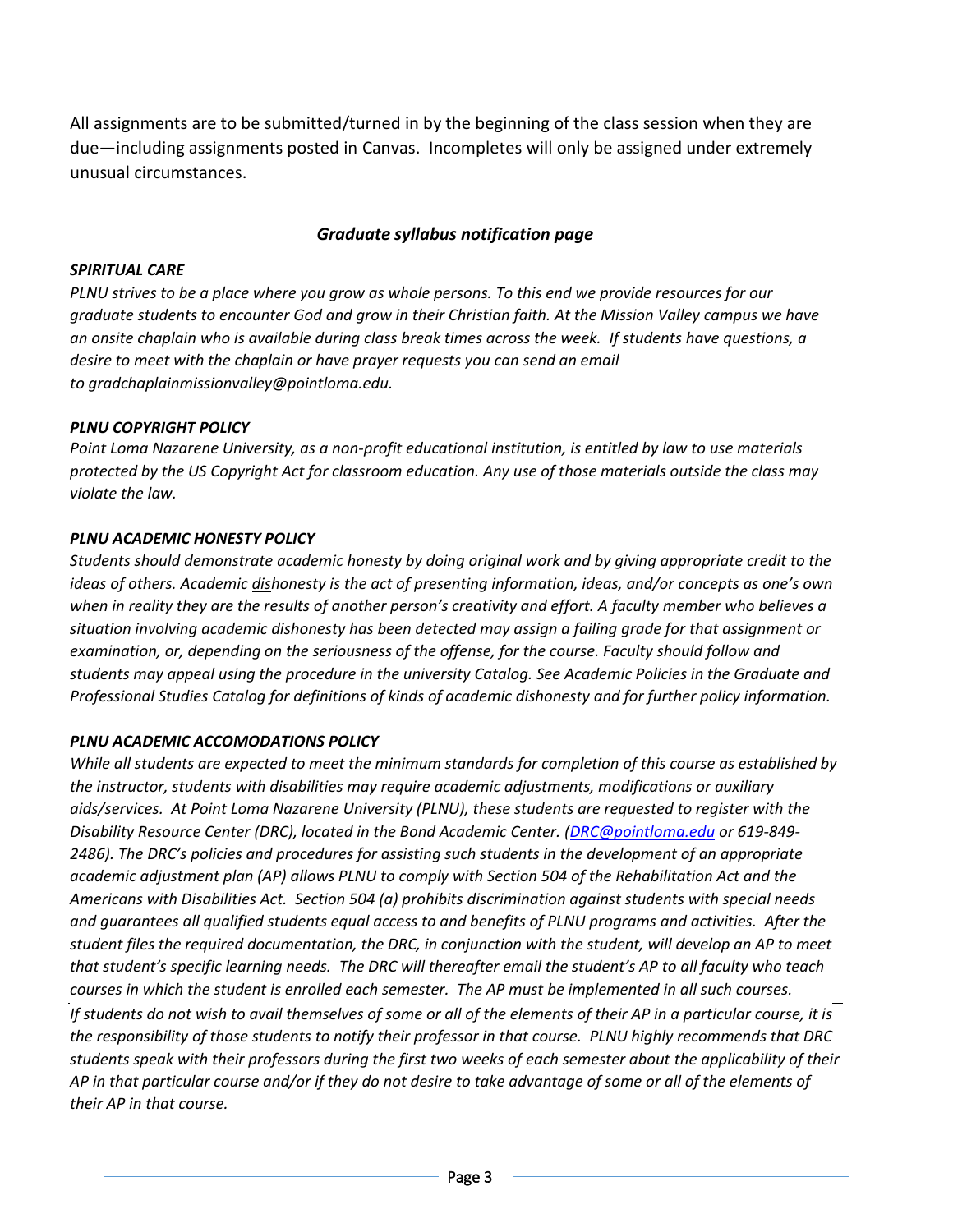### *PLNU ATTENDANCE AND PARTICPATION POLICY*

*Regular and punctual attendance at all classes is considered essential to optimum academic achievement. If the student is absent from more than 10 percent of class meetings, the faculty member can file a written report which may result in de-enrollment. If the absences exceed 20 percent, the student may be de-enrolled without notice until the university drop date or, after that date, receive the appropriate grade for their work and participation. See Academic Policies in the Graduate and Professional Studies Catalog for additional detail.*